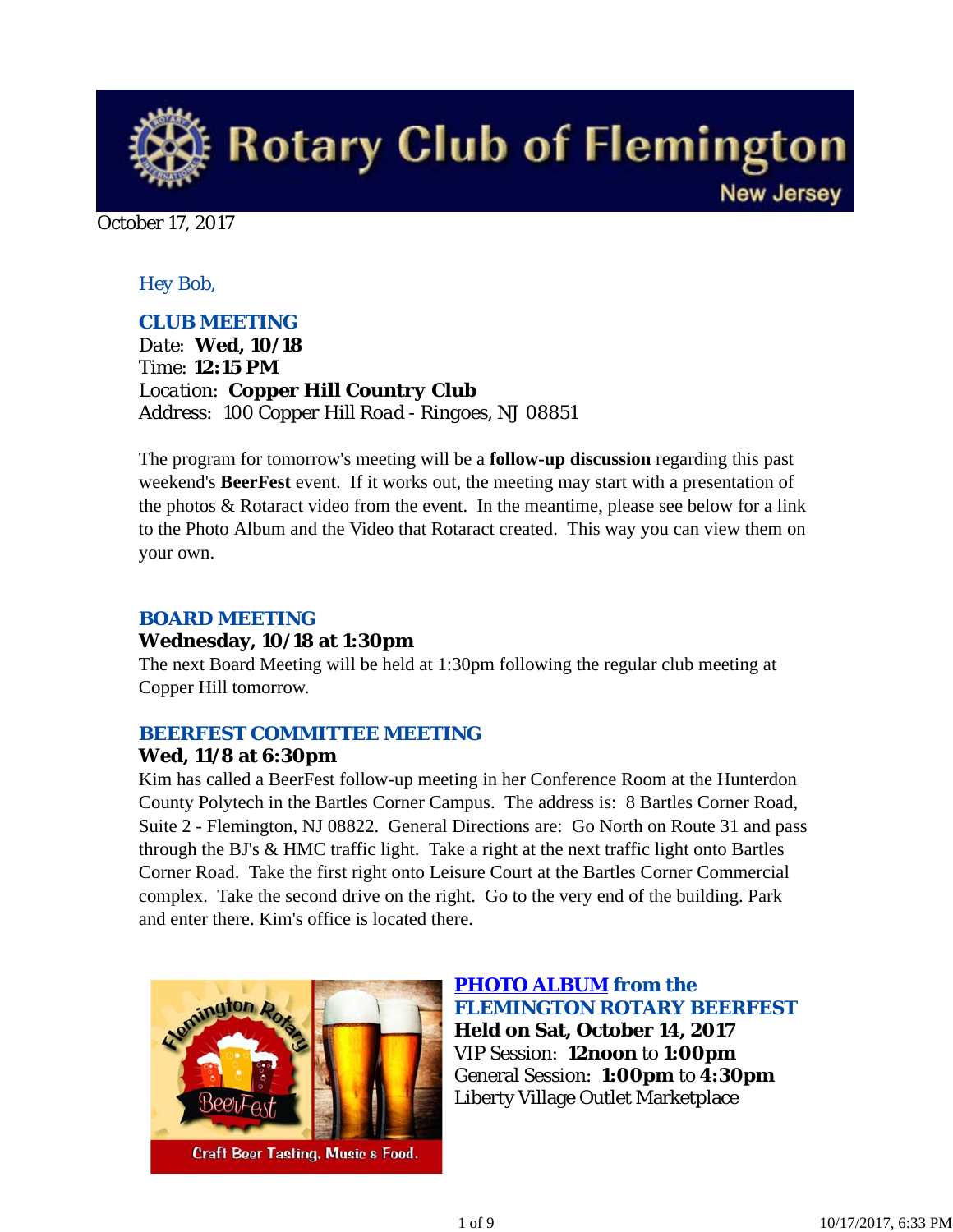**Click Here** to view the Photo Album from the recent **Flemington Rotary BeerFest**. As you can see from the pictures, everyone attending had a great time! A very special thanks to the Rev. Dr. Herb Bohler for taking the photos and generating the album for everyone to enjoy.

### *ROTARACT VIDEO created from the BEERFEST*

**By The Raritan Valley Community College Rotaract Members** Recorded on Sat, October 14, 2017

The following is an email we received from Allyson Stillwell from the R.V.C.C. Rotaract Club.

Good Evening Dr. Ruberto,

Thank you so much for inviting us to be at the BeerFest! Our members had a great time and it was certainly a successful event. One of our officers constructed a video from the footage and pictures she took at the event. I attached a link for the video below. Please take a look at it, she did a great job and captured the best parts of the event.

**https://quik.gopro.com/v/Oq4zKzhyWe/**

Thank you, Allyson Stillwell

### *PROPOSED NEW MEMBER* **Jeffrey Moore**

The Membership Committee and Board have approved **Jeff Moore** for potential membership in the Rotary Club of Flemington. Jeff has been proposed by Joe Ziegler and has attended several of our club meetings. He would have the proposed classification of "**Education - Secondary**". Jeff is the Superintendent for the Hunterdon Central Regional High School. He resides in Delran, NJ.

Kim announced this information at the 9/27/2017 lunch meeting. Members had until the end of business on Tuesday, 10/3/2017 to submit a written objection to the board. Since no objections were received, Jeff is eligible for membership and will have his Orientation meeting scheduled.

*RIDES for JOHN ZULLO*

**From Sandy Clark Updated 10/18/2017**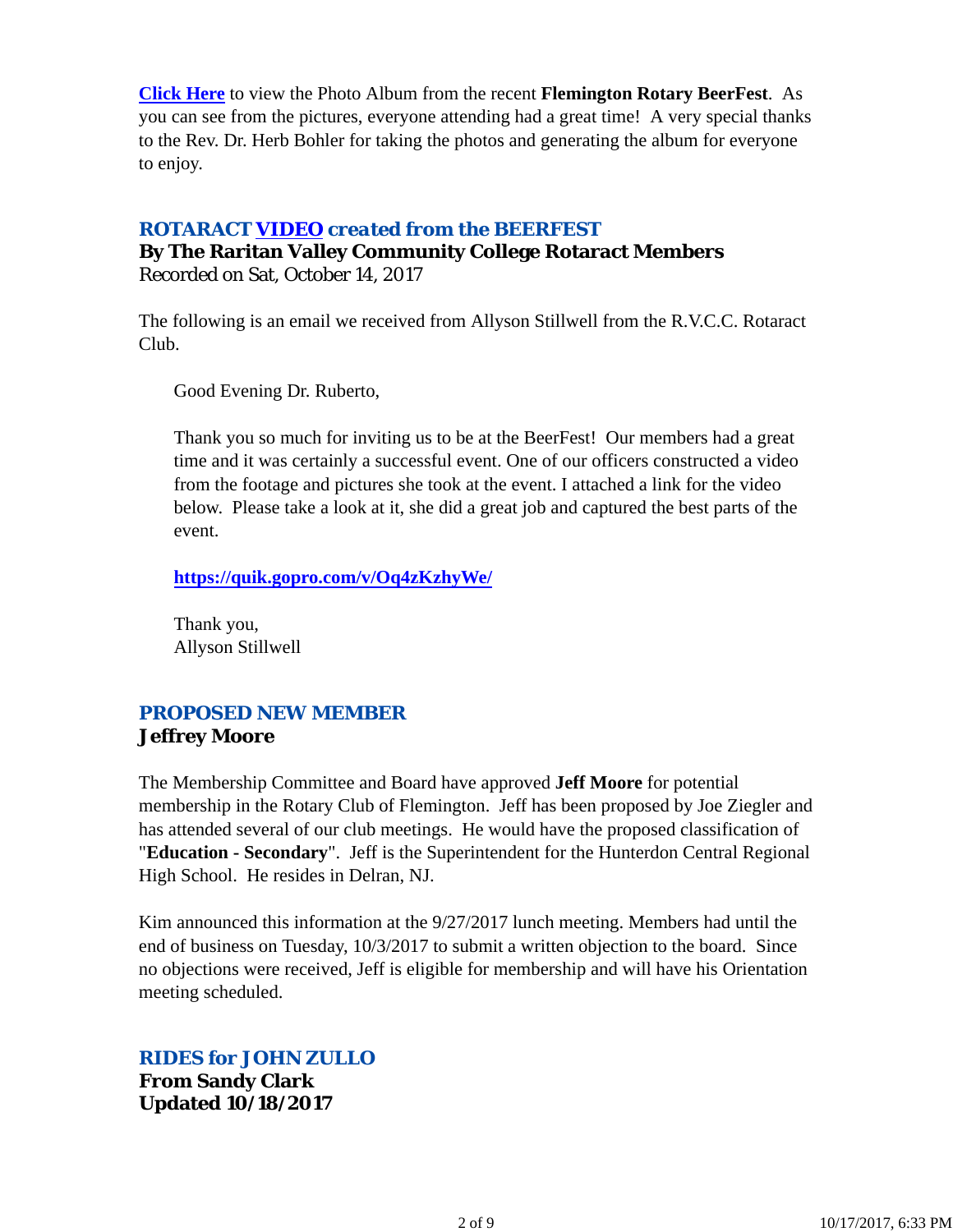Five Rotarians have volunteered to drive John Zullo to and from our weekly meetings. John would not be attending meetings on a regular basis if it weren't for this ride sharing. An updated (and tentative) driving schedule for the next several weeks can be seen below. This will be revised as necessary in each weekly E-Monger. Scheduled drivers should contact Sandy Clark at least 24 hours before the Wednesday meeting if they become unable to drive. At the same time, John will call the scheduled driver at least a day in advance if he does not plan to attend the meeting.

### **Proposed Schedule of Rides for John Zullo**

- Oct. 18 Harry Mazujian
- Oct. 25 Sandy Clark
- Nov. 1 Ken Skowronek

### *Joint HUNTERDON COUNTY ROTARY MEETING*

Date: **Thursday, November 9** Time: **5:30pm to 7pm** Location: To Be Determined Cost: Estimated at **\$25 per Person**

A joint meeting is currently being planned for the Hunterdon County Rotary Clubs. Since the date is a few days before Veterans Day, the speakers will be a group of WWII and Vietnam War Veterans. The evening will include appetizers, but no actual dinner is being planned. More details to follow as they become available.



### *Find us on Facebook*

Click the image to the left to connect with the Rotary Club of Flemington, NJ on Facebook.



### *The Flemington Rotary MEMBER DIRECTORY Is Updated on the Website*

A PDF copy of the Club Directory kept on the club website, located on the password protected "**Members Only**" page. To access this, simply goto **www.FlemingtonRotaryNJ.org** and click on "Members

Only" in the upper left. The page is password protected. If you do not have the password, simply email us and request it.

If you see any updates that need to be made (a change of address, email, phone number, something is not listed correctly, etc.), please email Sandy Clark and request any changes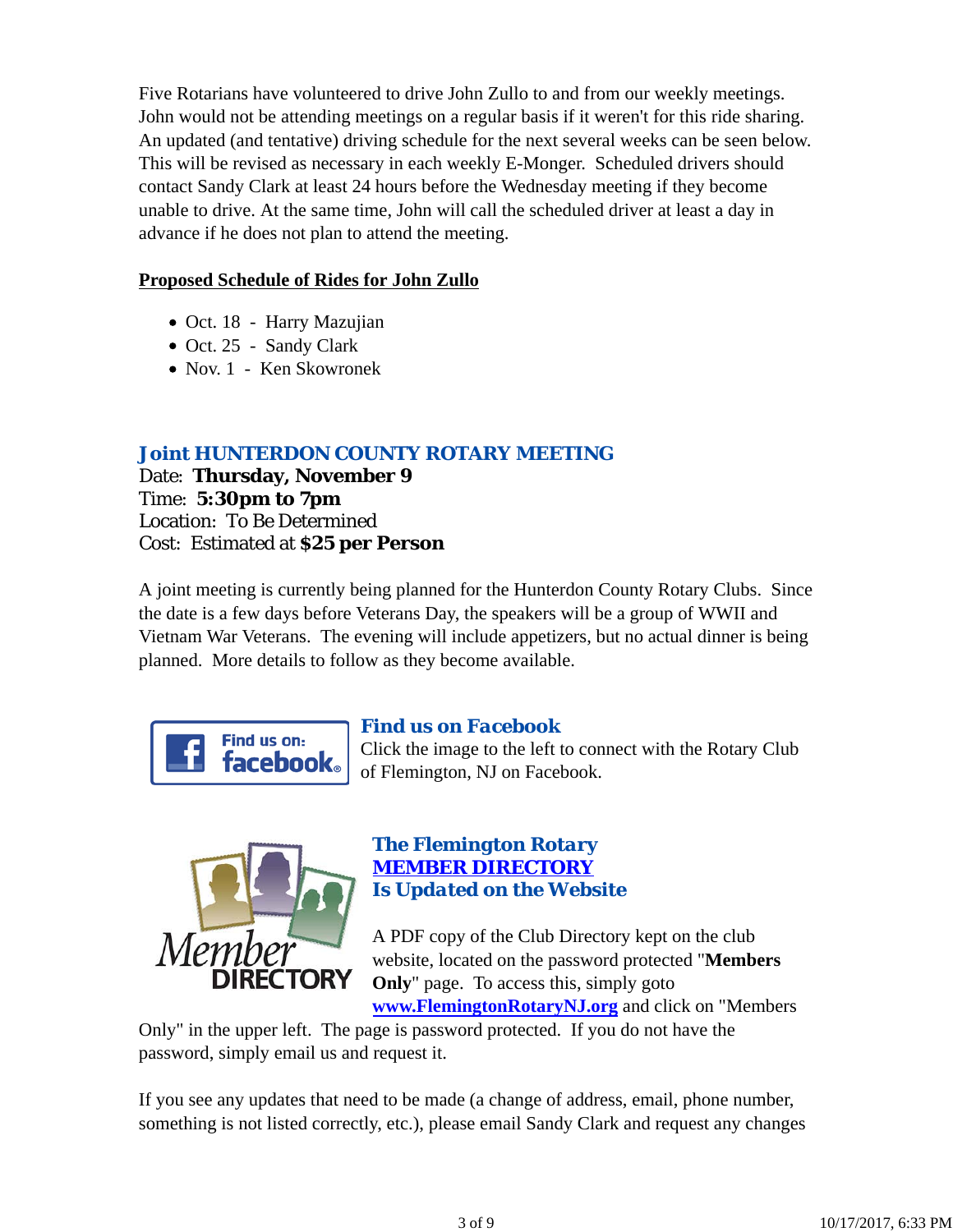to be made. **Click Here** to generate an email to Sandy.



### *SPEAKERS & PROGRAMS BEING SOUGHT*

Mick Schaible is looking for some ideas for upcoming meeting programs and speakers. If you have any leads, please pass them onto Mick, who will follow-up to schedule the speaker.

**Click here** to generate an email directly to Mick.



### *HUNTERDON COUNTY CHAMBER OF COMMERCE*

As you know, the Rotary Club of Flemington is a member of the H.C. Chamber of Commerce. This enables all Rotarians the ability to attend a Chamber function as a "member". If someone asks you what your business is, you would explain that you are a member representing the Rotary Club of Flemington. **Click Here** to visit the Chamber website for a listing of upcoming events.

### *ROTARY DISTRICT 7510 NEWS*

**Click Here** to read the current news from our Rotary District 7510.

### *UPCOMING DATES TO NOTE:*

Wed, 10/25: TBA

Wed,  $11/01$ : Ken Hayes - Acquasurvey...unexploded bombs in Laos and the construction of a school there. Wed, 11/08: TBA Wed, 11/15: District Governor Official Visit. Wed, 11/22: TBA Wed, 11/29: TBA

**Next RCOF Board Meeting:** Wed, 10/18 at 1:30 PM (Usually the 3<sup>rd</sup> Wed). **Next Membership Meeting:** Wed, 11/8 at 1:30 PM (Usually the 2<sup>nd</sup> Wed).

**Upcoming RCOF Club Events, Fundraisers, Fellowship Events, Etc**.: \*\*TBA (Fri): Main Street Flemington Christmas Tree Lighting

**Rotary District 7510 Events & Functions:** To Be Announced.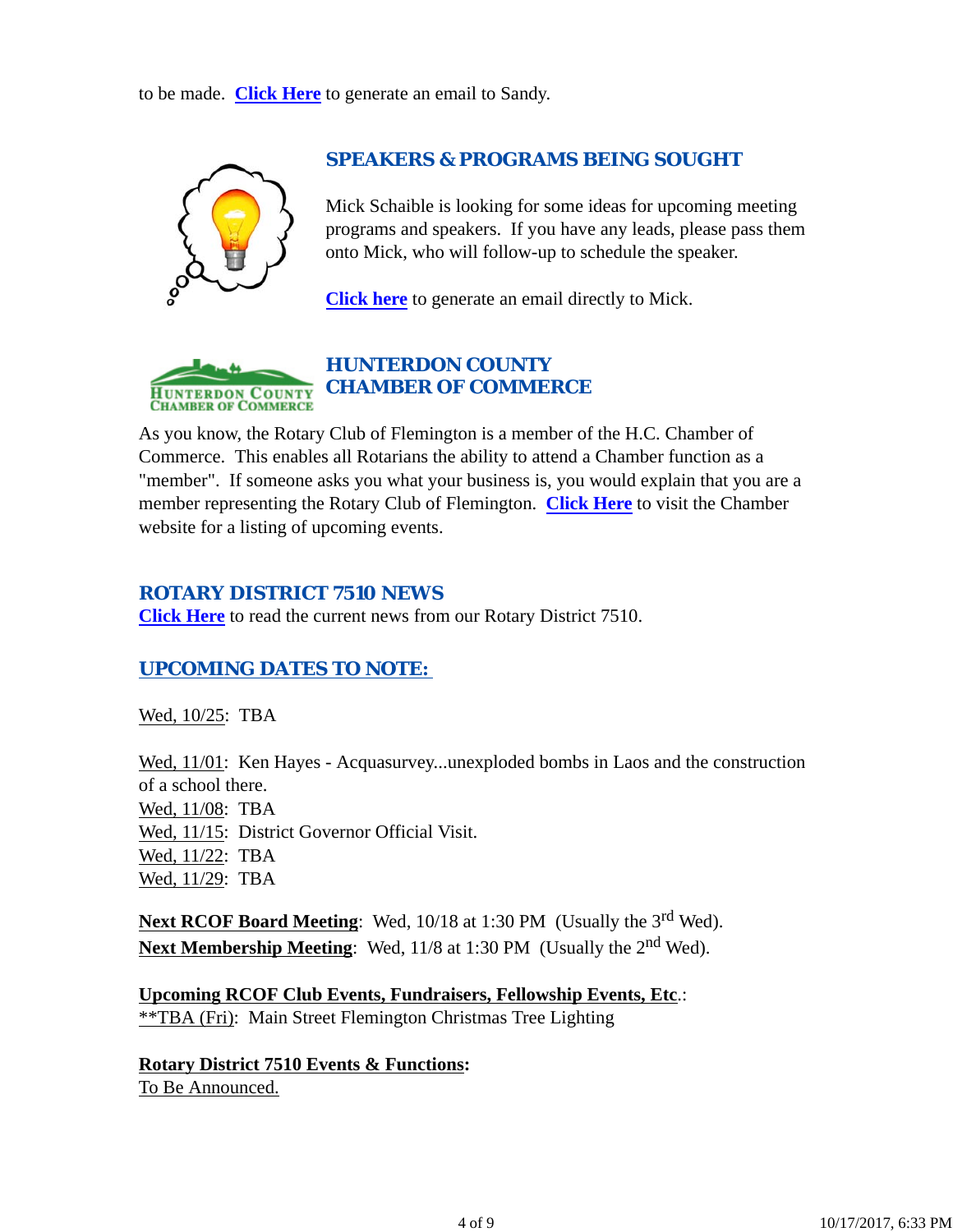### *COMMITTEE LIST:*

**Click Here** to download the listing of all current Club Committee's and its members.

### *"MEMBERS ONLY" WEBSITE:*

### **Click Here for the Members Only section of the website to find:**

- 1) The "Membership Proposal Form" to propose a new member.
- 2) New Member Information.
- 3) An Online Copy of the Club Membership Directory.
- 4) A Link to All Photos Albums of the Club.

### *ROTARY WEBSITE LINKS:*

Rotary International: **www.Rotary.org** Rotary District 7510: **www.RotaryNJ.org**

### *NEARBY ROTARY CLUB MEETINGS:*

As A Rotarian, you are Welcome to attend a Rotary Club meeting anywhere in the world. Click here for the Rotary Club Locator App. Or see below for some local meetings:

#### Mondays

**Lambertville/New Hope** (6:30 pm) - Lambertville Station Restaurant; 11 Bridge Street, Lambertville NJ 08530

**Piscataway** (12:15 pm) - Radisson Hotel; 21 Kingsbridge Road, Piscataway, NJ 08854

#### Tuesdays

**Whitehouse** (12:15 pm) - Max's 22; 456 Route 22 West, Whitehouse Station, NJ 08889 **Princeton** (12:15 pm) - The Nassau Club; 6 Mercer Street, Princeton, NJ 08540 **Bridgewater-Bound Brook** (12:15 pm) - Arbor Glenn; 100 Monroe St, Bridgewater 08807

### Wednesdays

**Branchburg Township** (7:30 am): Stoney Brook Grille; 1285 Route 28, North Branch, NJ 08876

**Flemington** (12:15pm): Copper Hill Country Club; 100 Copper Hill Road, Ringoes, NJ 08851

**Hillsborough Township** (6:15 pm): Pheasant's Landing; 311 Amwell Road (Rt. 514), Hillsborough, NJ 08844

### Thursdays

**Clinton Sunrise** (7:30 am): Clinton Fire Department; New Street, Clinton, NJ 08809 **Somerville/Bridgewater** (12:15 pm): Bridgewater Manor; 1251 US Highway 202/206, Bridgewater, NJ 08807

**Trenton** (12:15 pm): Freddie's Tavern; 12 Railroad Avenue, West Trenton, NJ 08628

### Fridays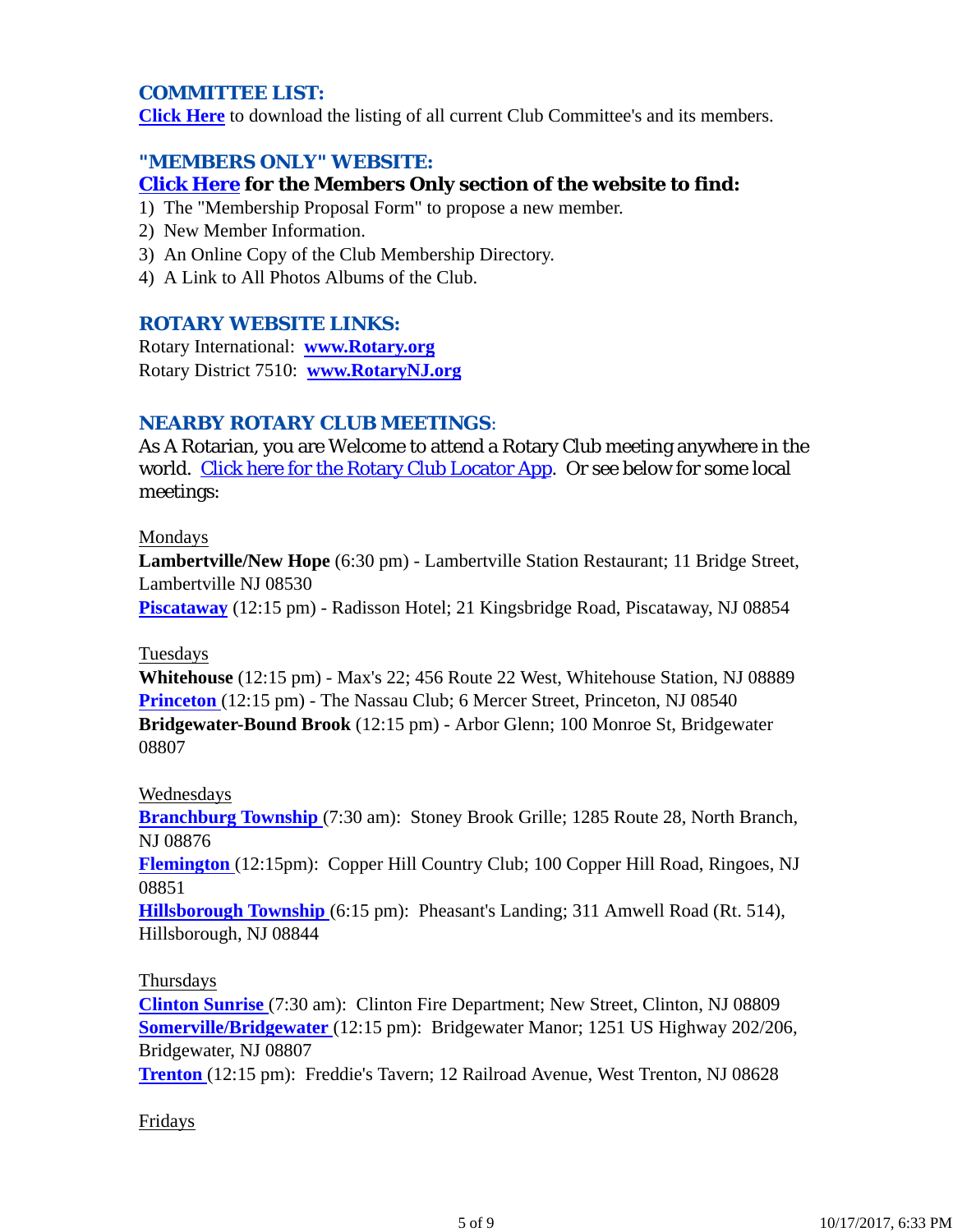**North Hunterdon** (12:15 pm): Beaver Brook County Club; 25 County Club Drive, Annandale, NJ 08801 **Princeton Corridor** (12:15pm): Hyatt Regency; 102 Carnegie Center, Rt. 1 North, Princeton, NJ 08540

eClub

**Rotary eClub of Hunterdon Horizon**: View website for meetings or online makeups.

## RI President's Call for Action in **2017-2018**: **"Rotary: Making a Difference" Rotary Club of Flemington - Our 94th Year**

Founded October 3, 1923 \* Charter #1529 \* District 7510

| <b>Club President</b>                    | <b>Kim Metz</b>                                               |  |
|------------------------------------------|---------------------------------------------------------------|--|
| President-Elect                          | **Open**                                                      |  |
| Secretary                                | <b>Kyle Fogarty</b>                                           |  |
| Treasurer, General                       | <b>Nik Kritharis</b>                                          |  |
| Treasurer, Lunch                         | <b>Ken Skowronek</b>                                          |  |
| <b>Board Member</b>                      | <b>D.J. Wright</b> (immediate Past-President)                 |  |
| <b>Board Member</b>                      | <b>Sandy Clark</b>                                            |  |
| <b>Board Member</b>                      | <b>Joe Ziegler</b>                                            |  |
| Sergeant-at-Arms                         | <b>Dianne Durland</b>                                         |  |
| R.I. President                           | <b>Ian H.S. Riseley</b> (Sandringham, Victoria,<br>Australia) |  |
| District Governor (DG)                   | <b>Bob Zeglarski</b> (Roselle-Rosselle Park)                  |  |
| District Governor Elect (DGE)            | <b>John Shockley</b> (Hillsborough)                           |  |
| District Governor Nomimee (DGN)          | <b>Ann Walko</b> (Watchung-Warren)                            |  |
| <b>Assistant District Governor (ADG)</b> | <b>Albert Varga</b> (Lambertville-New Hope)                   |  |

Club Meetings: **Wednesday, 12:15 pm, Copper Hill Country Club** 100 Copper Hill Road, Ringoes 08551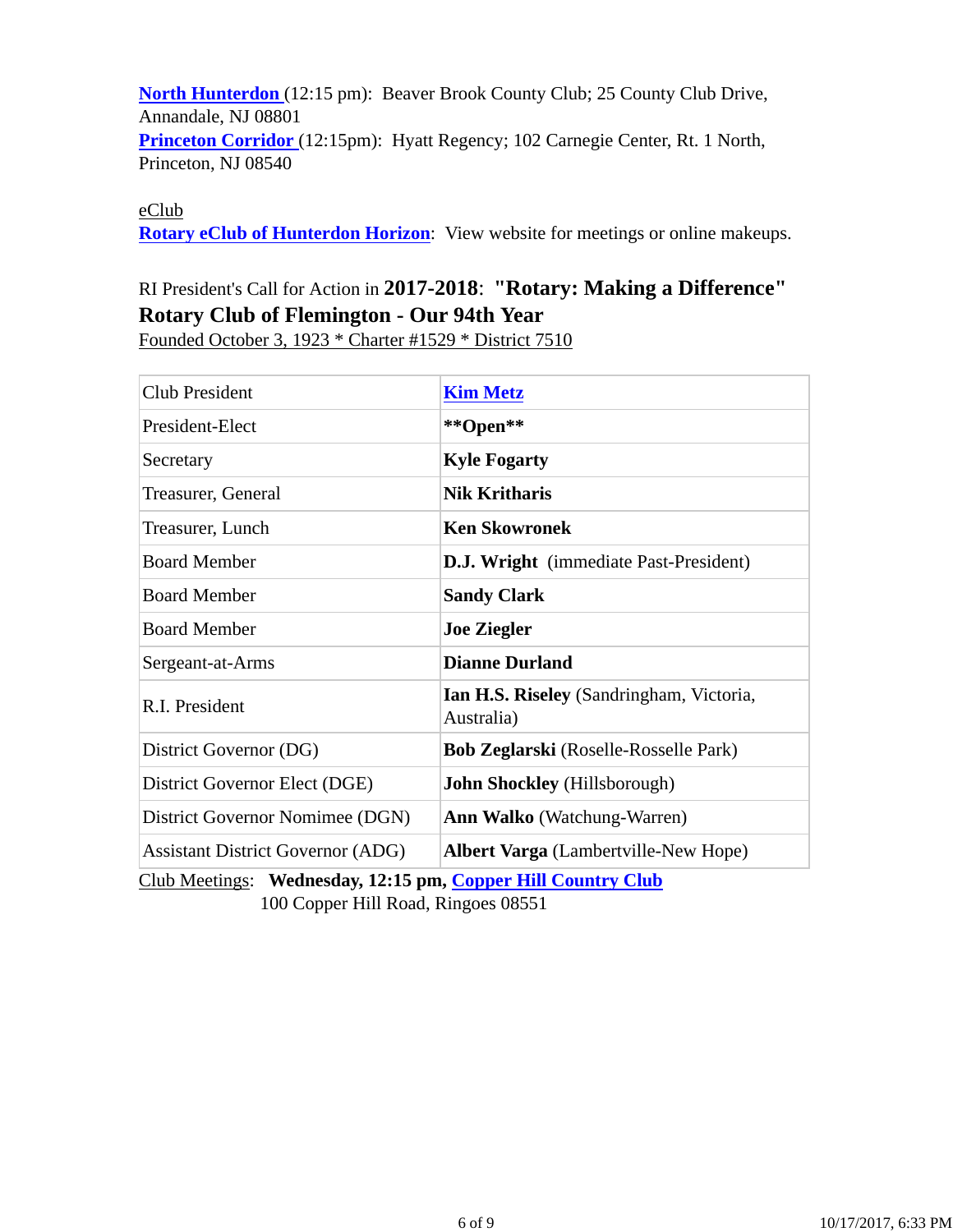

*MISSION STATEMENT*: The mission of Rotary International is to assist and guide Rotarians and Rotary clubs to accomplish the Object of Rotary to ensure Rotary's continuing relevance and to help build a better world, emphasizing service activities by individuals and groups that enhance the quality of life and human dignity, encouraging high ethical standards, and creating greater understanding among all people to advance the search for peace in the world.

**THE OBJECT OF ROTARY:** The object of Rotary is to encourage and foster the ideal of service as a basis of worthy enterprise and, in particular, to encourage and foster:

**1st**: The development of acquaintance as an opportunity for service;

**2nd**: High ethical standards in business and professions, the recognition of the worthiness of all useful occupations, and the dignifying of each Rotarian's occupation as an opportunity to serve society;

**3rd**: The application of the ideal of service in each Rotarian's personal, business and community life;

**4th**: The advancement of international understanding, goodwill, and peace through a world fellowship of business and professional persons united in the ideal of service.

**THE 4-WAY TEST:** "Of the things we think, say or do:

- **1st**: Is it the Truth?
- 2<sup>nd</sup>: Is it Fair to all concerned?
- **3rd**: Will it build goodwill and better friendships?
- **4th**: Will it be beneficial to all concerned?"

### *ROTARY's AVENUE'S OF SERVICE*:

**1)** Through **Club Service**, we have fun, build lasting friendships, and make sure that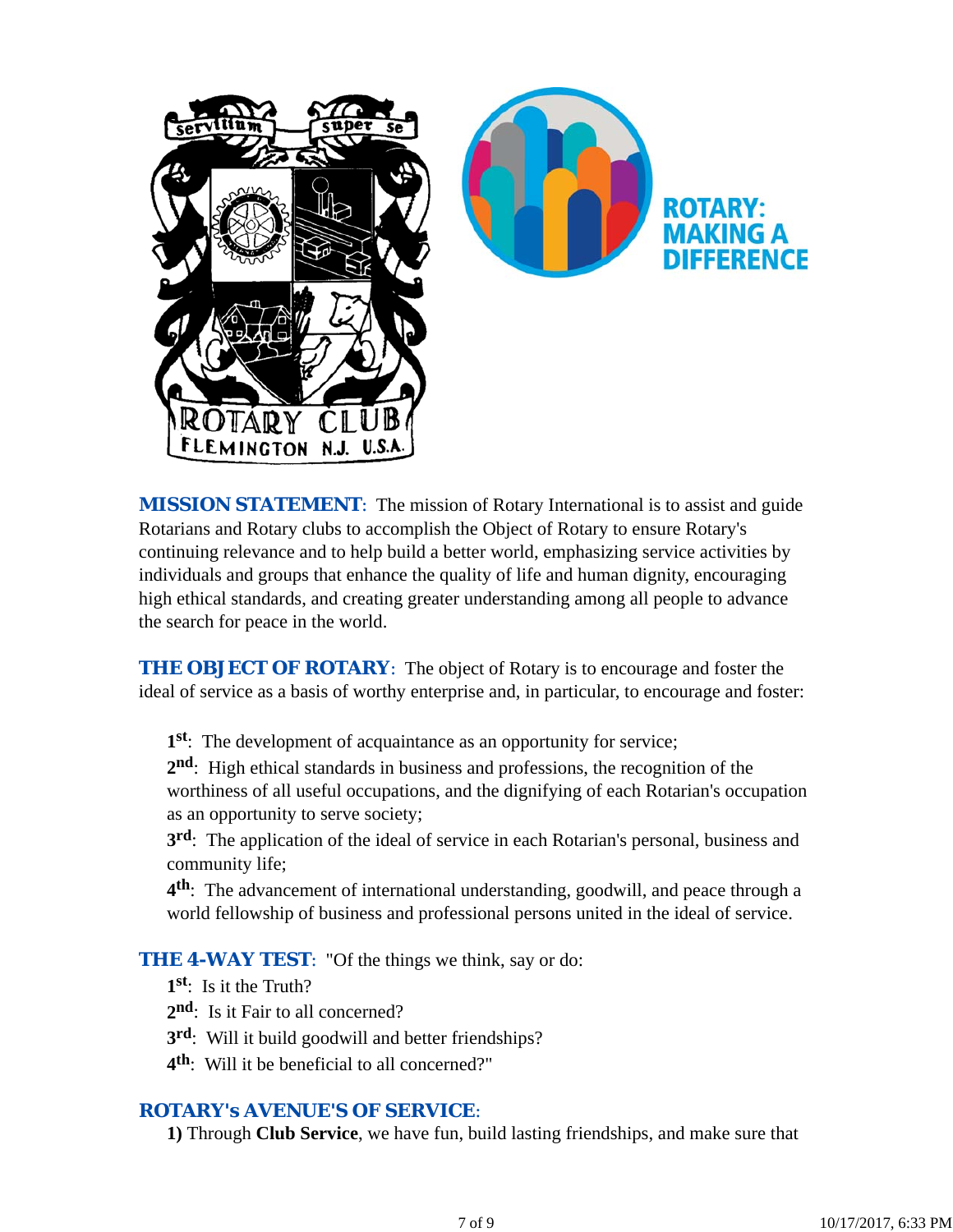our club runs well.

**2)** Through **Vocational Service**, we volunteer our professional skills to serve others and promote integrity in everything we do.

**3)** Through **Community Service**, we address local needs and work with our community to bring lasting improvements.

**4)** Through **International Service**, we meet humanitarian needs around the globe and promote world understanding and peace.

**5)** Through **Youth Service**, we work with young people to help them become the next generation of leaders, visionaries, and peacemakers.

# **2017-2018 CLUB MEMBER ROSTER Rotary Club of Flemington, NJ**

|  | <b>Current Number of Members: 38</b> |  |
|--|--------------------------------------|--|
|  |                                      |  |

| <b>Rotarian</b>                   | <b>Member Since</b> | <b>Classification</b>                    |
|-----------------------------------|---------------------|------------------------------------------|
| Bohler, Herbert C. (Herb)         | 1977                | <b>Specialty Advertising</b>             |
| Boynton, Adam                     | 2016                | <b>Church / Social Services</b>          |
| Chittenden, Robert L. (Bob)       | 2003                | M.E.F.P. Consulting Engineering          |
| Clark, Arthur L. (Sandy)          | 1987                | Printing                                 |
| Davidson, James G. (Jim)          | 2002                | <b>Rubber Products</b>                   |
| del Campo, Ann                    | 2016                | <b>Scientist &amp; Farmer</b>            |
| <b>Durland, Dianne</b>            | 2017                | <b>Community Banking</b>                 |
| Ferrari, Frederick J. (Fred)      | 1964                | Orthodontia                              |
| Fisher, Charles H. (Charlie)      | 1961                | <b>Funeral Services</b>                  |
| Fisher, Thomas H. (Tom)           | 2012                | <b>Property &amp; Casualty Insurance</b> |
| Fogarty, Kyle M.                  | 2017                | <b>Financial Advisor</b>                 |
| Harrison, Jeffrey (Jeff)          | 1996                | Psychotherapy                            |
| <b>Hyatt, Frederic D. (Fred)</b>  | 2017                | <b>Retired - Aerospace</b>               |
| Kamnitsis, Christopher P. (Chris) | 2001                | <b>Financial Planning</b>                |
| Kritharis, Nikolaos (Nik)         | 2016                | Dentistry                                |
| Liebross, Ira                     | 1997                | <b>Family Medicine</b>                   |
| Loew, Darren                      | 2002                | <b>Orthodontics</b>                      |
| Martin, Teresa (Terry)            | 1993                | Solid Waste/Recycling                    |
| Mazujian, Harry                   | 2004                | Clergy                                   |
| McWilliams, Nancy                 | 1992                | Psychotherapy                            |
| Metz, Kim                         | 2007                | <b>Technical Education</b>               |
| Muller, George D.                 | 1964                | <b>Cut Glass Manufacturing</b>           |
| Newland, Robert D. (Bob)          | 1998                | Insurance                                |
| Ownes, Terry M.                   | 1987                | <b>Floor Covering</b>                    |
| Phelan, Christopher J. (Chris)    | 2009                | <b>Chamber Of Commerce</b>               |
| Randolph, R. Wayne                | 1982                | <b>Veterinary Medicine</b>               |
| Ruberto, Johanna S.               | 2016                | <b>High School Administration</b>        |